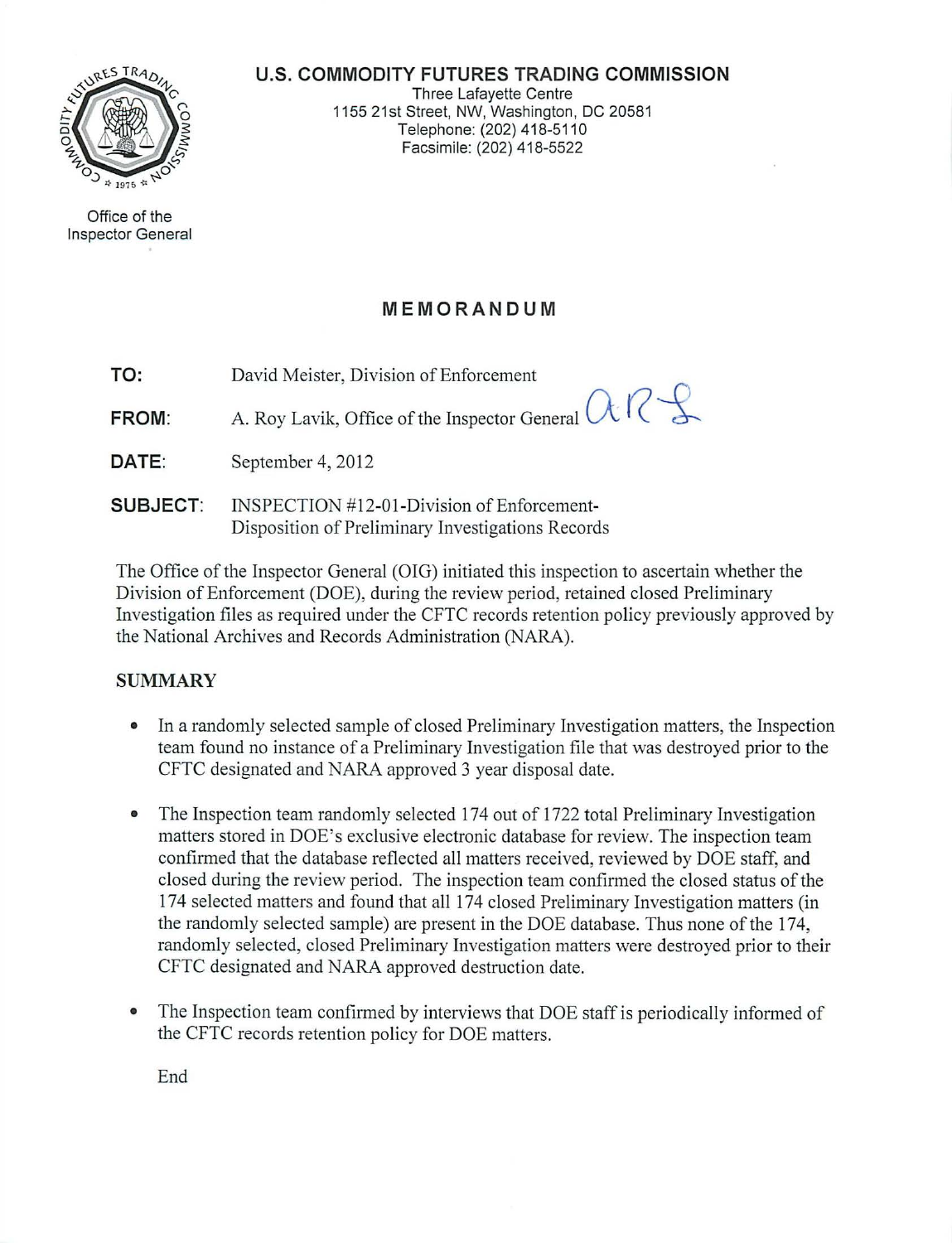#### BACKGROUND

The Office of the Inspector General initiated an inspection of the Division of Enforcement's policies and practice for handling the disposition of Preliminary Investigation matters. Preliminary Investigation matters are documents and artifacts received by DOE which allege a potential violation of the Commodity Exchange Act. The objective of this inspection was to ascertain whether DOE had adhered to the CFTC records disposition schedule approved by  $NARA<sup>1</sup>$ 

The approved records retention schedule for closed Preliminary Investigations matters requires that all relevant documents remain accessible for three calendar years. All CFTC employees must manage records in accordance with Federal laws and regulations.<sup>2</sup> Premature destruction of Preliminary Investigation materials may reduce the Division of Enforcement's ability to efficiently use its database of prior leads to undertake investigations.

We planned and conducted this inspection by following the Council of Inspectors General on Integrity and Efficiency (CIGIE) Quality Standards for Inspection and Evaluations (January 2012).

## **OBJECTIVE**

To ascertain whether the Division of Enforcement retained closed Preliminary Investigation matters for the requisite three year period stated in Section 405 of the CFTC's records retention schedule and approved by NARA in 2002.

## SCOPE and METHODOLOGY

We interviewed DOE senior management and staff responsible for acquiring, compiling, and retaining documents received from the public and other sources. We accessed DOE's Practice Manager Electronic Database and randomly<sup>3</sup> inspected 174 out of 1722 total closed cases over the period January 1, 2008 to August 1, 2011. According to senior managers in DOE, the division on October 1, 2006 adopted Practice Manager as the sole repository for all matters<sup>4</sup> received by DOE. The Practice Manager database had sufficient capacity<sup>5</sup> to retain and store all relevant documents during the review period. Electronic access controls also restricted deletion of documents in the database. Testing of access controls was not included in this inspection.

<sup>&</sup>lt;sup>1</sup> The CFTC records retention schedule was approved by the Archivist of the United States on May 7, 2002.

<sup>&</sup>lt;sup>2</sup> CFTC Records Management Directive (Rev. July 21, 2004) and 44 U.S.C. Chapters 21, 29, 31, 33, 101 and 36 CFR Parts 1220-1238.

<sup>&</sup>lt;sup>3</sup> The inspection team created a random number generator for selecting individual cases

<sup>&</sup>lt;sup>4</sup> A matter consists of paper, audio, photo, video, and electronic items.

<sup>&</sup>lt;sup>5</sup> We confirmed this by inteviews with the Information Technology staff.